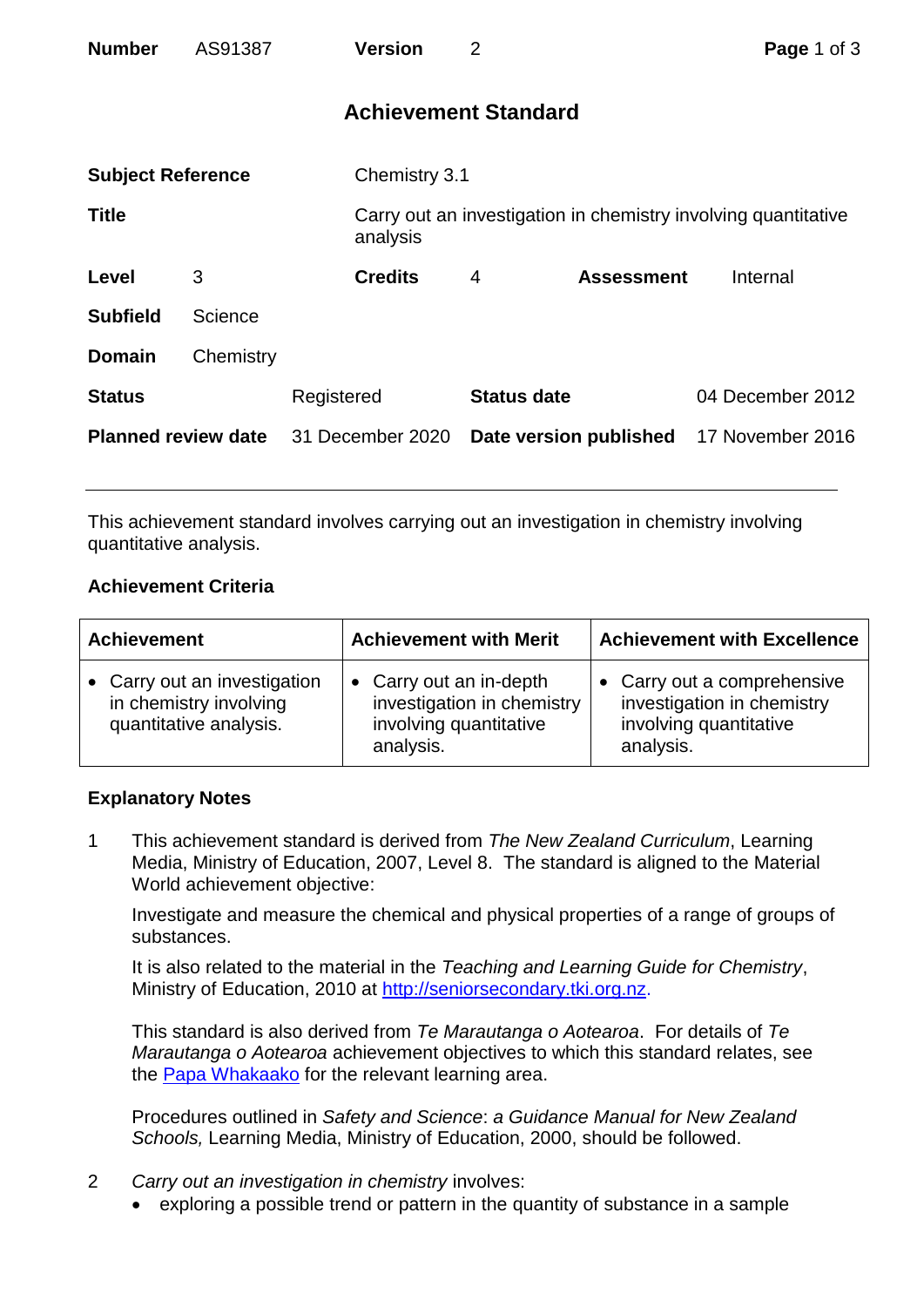- developing and carrying out a procedure to collect data about a possible trend or pattern in the quantity of a substance
- collecting and recording a sufficient quantity of data to enable a conclusion to be reached
- processing of the data to reach a conclusion
- presenting a report that contains:
	- $-$  a statement of the purpose of the investigation
	- a description of the procedure that includes preparation of samples and the analytical technique used
	- a summary of the collected and processed data
	- a conclusion based on the processed data.

*Carry out an in-depth investigation in chemistry* involves:

- collection of quality data which includes standardising the standard solution(s) and control of significant variables
- accurate processing of the data to reach a valid conclusion
- providing evidence of the mathematical steps used to process the experimental data
- presenting a report that contains:
	- a description of the procedure in sufficient detail for the investigation to be duplicated
	- a conclusion that links the processed data to the purpose of the investigation
	- an explanation of how the procedure used contributed to the collection of quality data.

*Carry out a comprehensive investigation in chemistry* involves:

- accurate processing of the data using appropriate significant figures and units
- presenting a report that shows evidence of:
	- justifying the steps used in the procedure in relation to the reaction(s) occurring and to the nature of the samples being analysed
	- a comprehensive evaluation of the investigation that includes a selection from:
		- evaluation of the reliability of the data by considering the procedure used and possible sources of error
		- $-$  justification of how the processed data supports the conclusion(s)
		- linking the conclusion(s) to chemical principles and/or real life applications.
- 3 A logbook needs to be kept throughout the investigation. The logbook contains details of the development of the purpose, procedure, raw data, and calculations.
- 4 Instructions may be provided for an analytical technique that may be used in a school laboratory, or equivalent.
- 5 The investigation is based on an analytical technique such as titration (acid-base or redox) or colorimetry.
- 6 To enable a conclusion to be reached titre data values of at least 5 mL are required or for colorimetry the range of the standard curve must be appropriate.
- 7 Conditions of Assessment related to this achievement standard can be found at [www.tki.org.nz/e/community/ncea/conditions-assessment.php.](http://www.tki.org.nz/e/community/ncea/conditions-assessment.php)